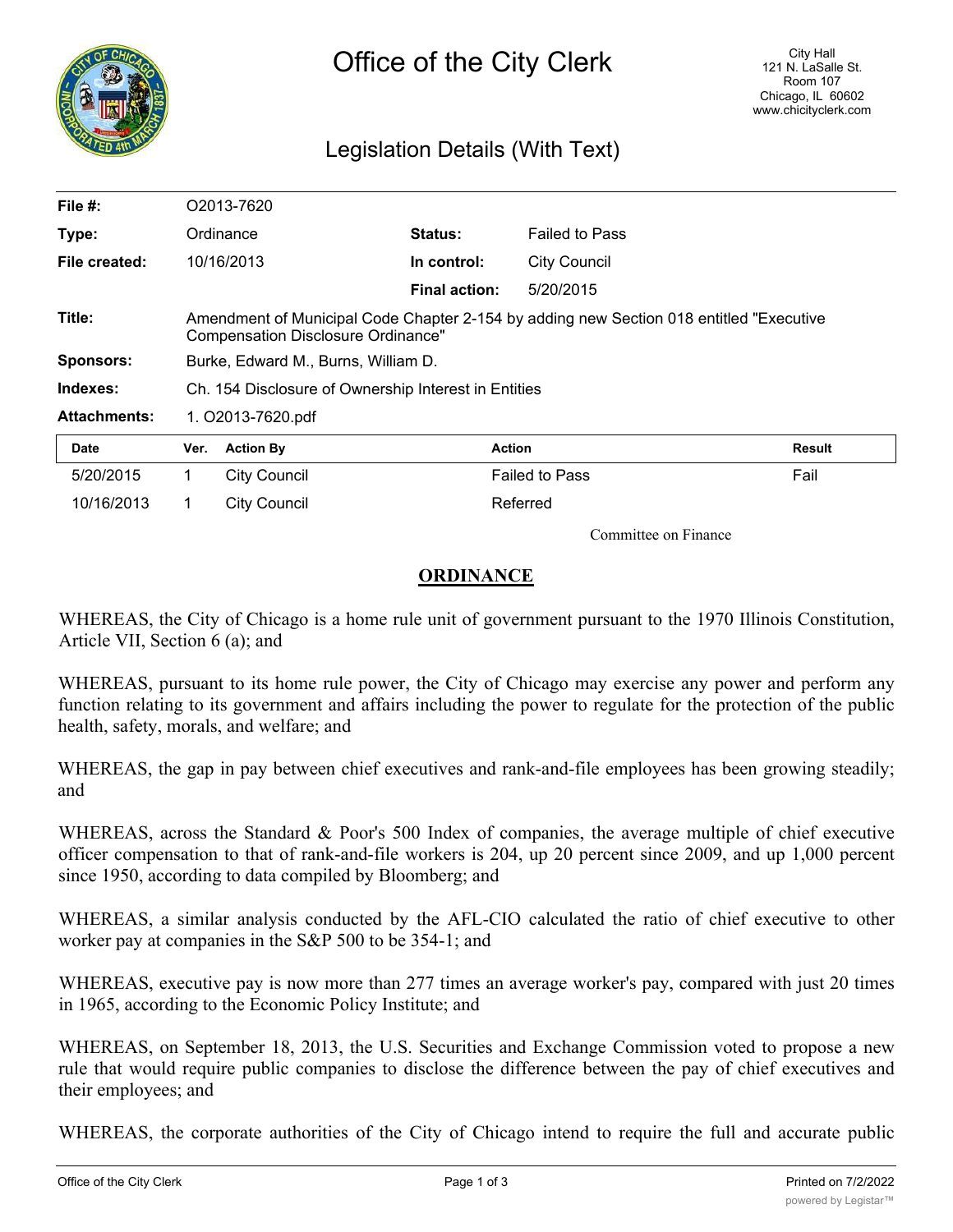#### **File #:** O2013-7620, **Version:** 1

disclosure of executive compensation pay ratios of corporations seeking city action and intend to encourage such corporations to adhere to reasonable compensation policies; NOW, THEREFORE,

# **BE IT ORDAINED BY THE CITY COUNCIL OF THE CITY OF CHICAGO:**

SECTION 1. The above recitals are expressly incorporated herein and made part hereof as though fully set forth herein.

SECTION 2. Chapter 2-154 of the Municipal Code of the City of Chicago is hereby amended by inserting a new Section 2-154-018, as follows:

#### **2-154-018 Executive compensation - Disclosure required.**

(a) This section shall be known as the "Executive Compensation Disclosure Ordinance." The purpose of this section is to promote the full and accurate disclosure of

**1**

the ratio of top executive compensation to the median compensation of the employees of publicly traded corporations seeking city action.

b) As used in this section:

"Annual total compensation" means total compensation for the corporation's last completed fiscal year.

"City action" means any action requiring an ordinance, an amendment to an ordinance, city council approval or other city agency approval with respect to the sale or purchase of real estate, real property tax reclassification, zoning, vacation of streets and alleys, leases or contracts, or involving the award of loan funds, grant funds, bond proceeds, tax increment financing, concession agreements or similar matters.

"Corporation" means any entity required make periodic filings with the Federal Security and Exchange Commission in accordance with 17 C.F.R. § 229.402, also known as Item 402 of Regulation S-K.

"Employee or employee of the corporation" means an individual employed by the corporation or any of its subsidiaries as of the last day of the corporation's last completed fiscal year. This includes any full-time, part -time, seasonal or temporary worker employed by the corporation or any of its subsidiaries on that day (including officers other than the principal executive officer).

"Principal executive officer" means the corporation's chief executive officer or the individual acting in a similar capacity.

"Total compensation" of the employees of the corporation (including the principal executive officer of the corporation) shall be determined in accordance with 17 C.F.R. § 229.402, also known as Item 402 of Regulation S-K. In determining the total compensation, all references to "named executive officer" in Item 402 of Regulation S-K and the instructions thereto may be deemed to refer instead, as applicable, to "employee" and, for non-salaried employees, references to "base salary" and "salary" in Item 402 of Regulation S-K and the instructions thereto may be deemed to refer instead, as applicable, to "wages plus overtime."